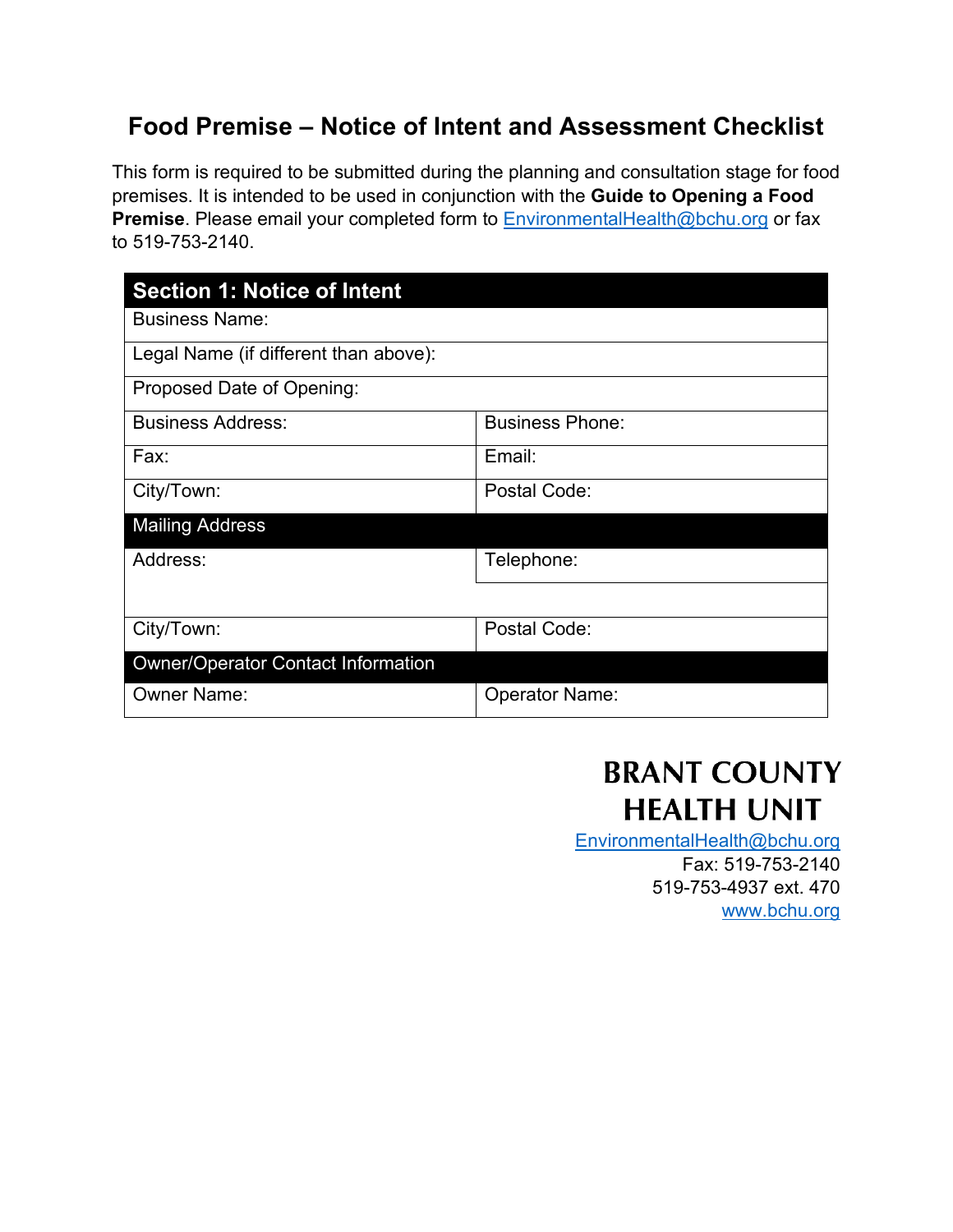| <b>Section 2: Facility Checklist</b>                           |
|----------------------------------------------------------------|
| A. Operations Type:                                            |
| What type of food premise will you be operating?               |
| $\Box$ Dine-in restaurant/eating establishment                 |
| Take-out food service                                          |
| Catering                                                       |
| Home-based                                                     |
| $\Box$ Food truck/trailer                                      |
| $\Box$ Other – please explain:                                 |
|                                                                |
|                                                                |
| <b>B. Water Supply:</b>                                        |
| What type of water supply will service your premise?           |
| $\Box$ Municipal                                               |
| $\exists$ Well water                                           |
| $\Box$ Potable water cistern or holding tank                   |
|                                                                |
| C. Sewage Disposal:                                            |
| What type of sewage disposal system will service your premise? |
| $\Box$ Municipal                                               |
| $\Box$ Septic system                                           |
| $\Box$ Holding tank                                            |
|                                                                |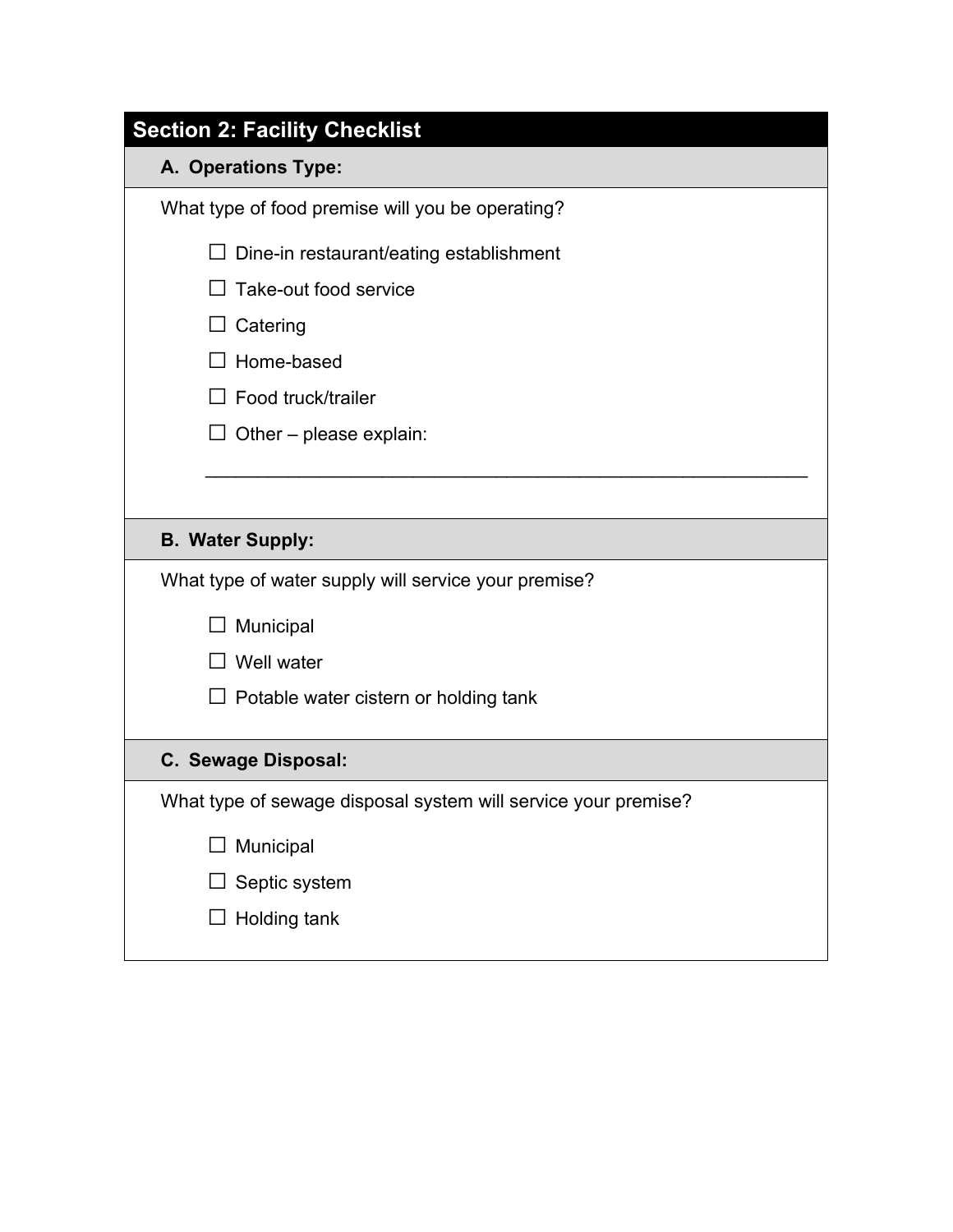| <b>Section 3: Food Preparation and Handling Checklist</b><br>Please answer all questions                                                                                                                                                                                                                                                                                                                                                                                                               |
|--------------------------------------------------------------------------------------------------------------------------------------------------------------------------------------------------------------------------------------------------------------------------------------------------------------------------------------------------------------------------------------------------------------------------------------------------------------------------------------------------------|
| 1. Will you be preparing only low-risk foods and/or selling/serving only<br>prepackaged, ready-to-eat foods?<br>E.g., low-risk foods that do not require time and temperature control after<br>preparation. Examples include most baked goods.<br>Pre-packaged, ready-to-eat food are foods that have been prepared and<br>packaged at another approved food premise and do not require further<br>preparation before eating. Examples include packaged yogourt, cheese,<br>salads, deli meats, etc.). |
| ∃ Yes                                                                                                                                                                                                                                                                                                                                                                                                                                                                                                  |
| $\Box$ No                                                                                                                                                                                                                                                                                                                                                                                                                                                                                              |
| If yes, please list your products:                                                                                                                                                                                                                                                                                                                                                                                                                                                                     |
|                                                                                                                                                                                                                                                                                                                                                                                                                                                                                                        |
|                                                                                                                                                                                                                                                                                                                                                                                                                                                                                                        |
| 2. Will you be preparing or serving potentially hazardous foods?<br>E.g., finished food products that require time and temperature control in<br>order to keep them safe. Examples include meat, poultry, seafood, eggs or<br>dessert made with real cream and/or custard).                                                                                                                                                                                                                            |
| $\sqsupset$ Yes                                                                                                                                                                                                                                                                                                                                                                                                                                                                                        |
| ∃ No                                                                                                                                                                                                                                                                                                                                                                                                                                                                                                   |
| If yes, please list your products:                                                                                                                                                                                                                                                                                                                                                                                                                                                                     |
|                                                                                                                                                                                                                                                                                                                                                                                                                                                                                                        |
| 3. Will you be conducting any of the following activities: canning, curing,<br>dehydrating, emulsifying, fermenting, or smoking of a meat product?                                                                                                                                                                                                                                                                                                                                                     |
| $\Box$ Yes                                                                                                                                                                                                                                                                                                                                                                                                                                                                                             |
| $\Box$ No                                                                                                                                                                                                                                                                                                                                                                                                                                                                                              |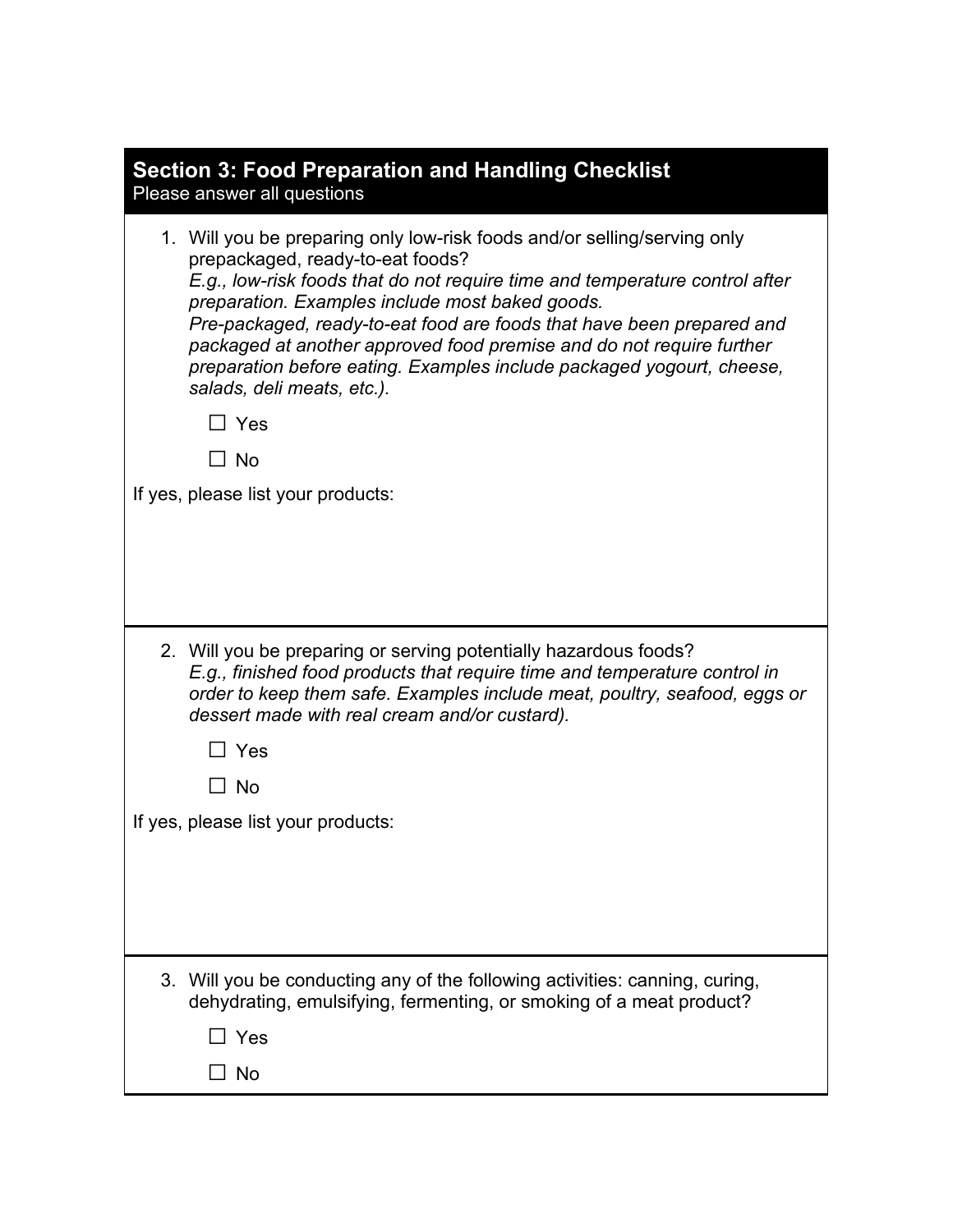| If yes, please refer to the decision tree in the following link to determine if you are a<br><b>Free Standing Meat Plant</b>                                                                                                                                                                          |  |
|-------------------------------------------------------------------------------------------------------------------------------------------------------------------------------------------------------------------------------------------------------------------------------------------------------|--|
| (www.omafra.gov.on.ca/english/food/inspection/meatinsp/decisiontree.htm)                                                                                                                                                                                                                              |  |
| 4. Will you be conducting any canning/jarring of any food other than meat<br>products?                                                                                                                                                                                                                |  |
| $\Box$ Yes                                                                                                                                                                                                                                                                                            |  |
| ]No                                                                                                                                                                                                                                                                                                   |  |
| If yes, please list items:                                                                                                                                                                                                                                                                            |  |
|                                                                                                                                                                                                                                                                                                       |  |
| Please review the following guidance on proper processing:                                                                                                                                                                                                                                            |  |
| Food and Beverage Manufacturing - Food Preservation and Processing<br>$\bullet$<br>(www.omafra.gov.on.ca/english/food/business-development/guide.pdf)<br><b>Public Health Ontario - Home Canning</b><br>$\bullet$<br>(www.publichealthontario.ca/-/media/documents/h/2014/home-<br>canning.pdf?la=en) |  |
| 5. Are you a certified food handler?                                                                                                                                                                                                                                                                  |  |
| $\Box$ Yes                                                                                                                                                                                                                                                                                            |  |
| $\Box$ No                                                                                                                                                                                                                                                                                             |  |
| If yes, please provide the name of the food handler training program and the date<br>you received your certificate:                                                                                                                                                                                   |  |
|                                                                                                                                                                                                                                                                                                       |  |
| Food service premises where potentially hazardous food are prepared must have<br>at least one certified Food Handler present during all hours of operation.                                                                                                                                           |  |
| 6. Will you be using a residential dwelling for any aspect of your food premise<br>business? This includes any food storage or preparation.                                                                                                                                                           |  |
| $\Box$ Yes                                                                                                                                                                                                                                                                                            |  |
| ∃ No                                                                                                                                                                                                                                                                                                  |  |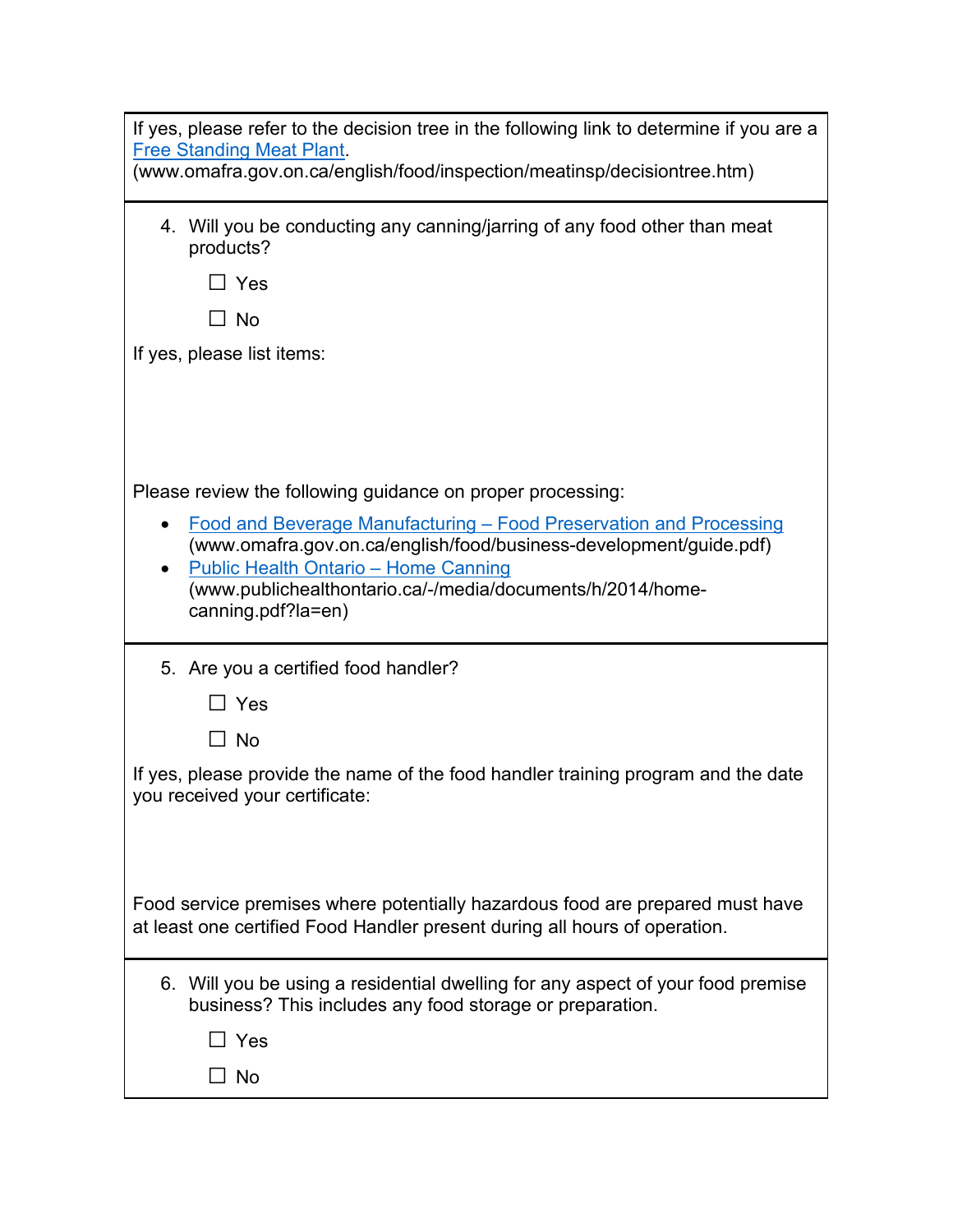| If yes, please describe the proposed usage:                                                                        |
|--------------------------------------------------------------------------------------------------------------------|
|                                                                                                                    |
|                                                                                                                    |
|                                                                                                                    |
| Note: A fully separate and dedicated kitchen, preparation and storage area is<br>required.                         |
| 7. Will you be renting time/space in a pre-existing, approved kitchen facility?                                    |
| $\Box$ Yes                                                                                                         |
| $\Box$ No                                                                                                          |
| If yes, please provide a written Letter of Agreement from this facility to the Brant<br><b>County Health Unit.</b> |
| 8. Please indicate your proposed business hours:                                                                   |
|                                                                                                                    |
|                                                                                                                    |
|                                                                                                                    |
|                                                                                                                    |
| 9. Please provide the names and addresses of all food suppliers you intend to<br>use for your business:            |
|                                                                                                                    |
|                                                                                                                    |
|                                                                                                                    |
|                                                                                                                    |
| 10. How/where will you distribute/sell or serve your food products?                                                |
|                                                                                                                    |
|                                                                                                                    |
|                                                                                                                    |
|                                                                                                                    |
| 11. Will you be preparing and pre-packaging food products for retail?                                              |
| $\Box$ Yes                                                                                                         |
| $\Box$ No                                                                                                          |